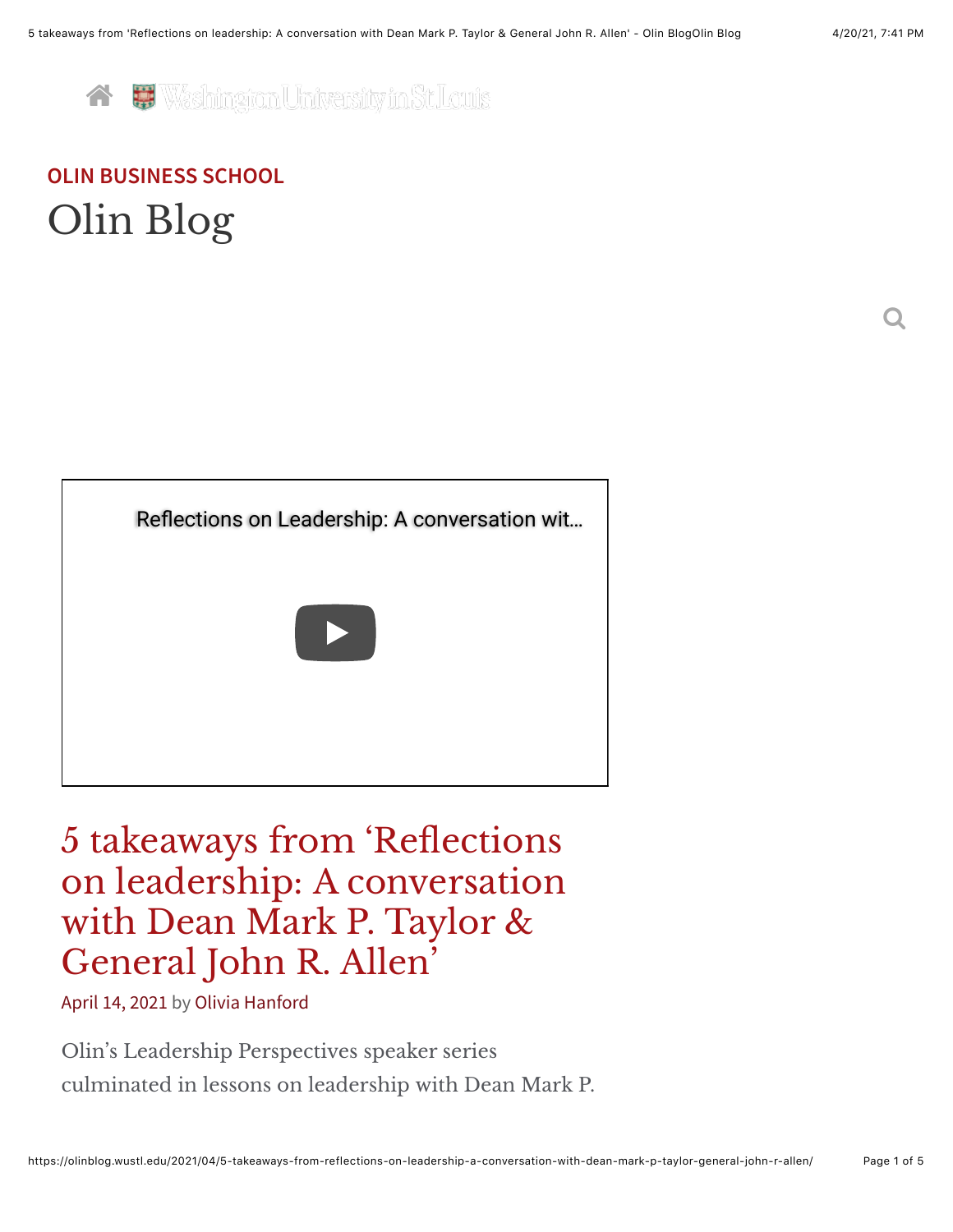Taylor and General John R. Allen, president of the Brookings Institution. Covering leadership skills in business, government, military and academia, Taylor and Allen advocated for globalization, collaboration and a strong values system. Army veteran Vic Fields, EMBA '22, moderated the discussion.

Here are five takeaways from the event:

### Leaders must have a global outlook

The best leaders look beyond their environment and into the world.

"It's virtually impossible for someone to aspire to leadership without having a sense of global fluency. The more you understand about societies, economies and histories, the more you are able to lead and be a factor for good in the global community," said Allen.

Taylor reflected on Olin's commitment to global education, specifically the full-time MBA's global immersion program. However, all Olin programs require a global component to stretch students outside of their comfort zone and provide them with a foundational understanding.

## Effective leadership is a continuous learning experience

Although both have many years of effective leadership under their belts, Taylor and Allen agreed they are continuously learning how to be influential leaders.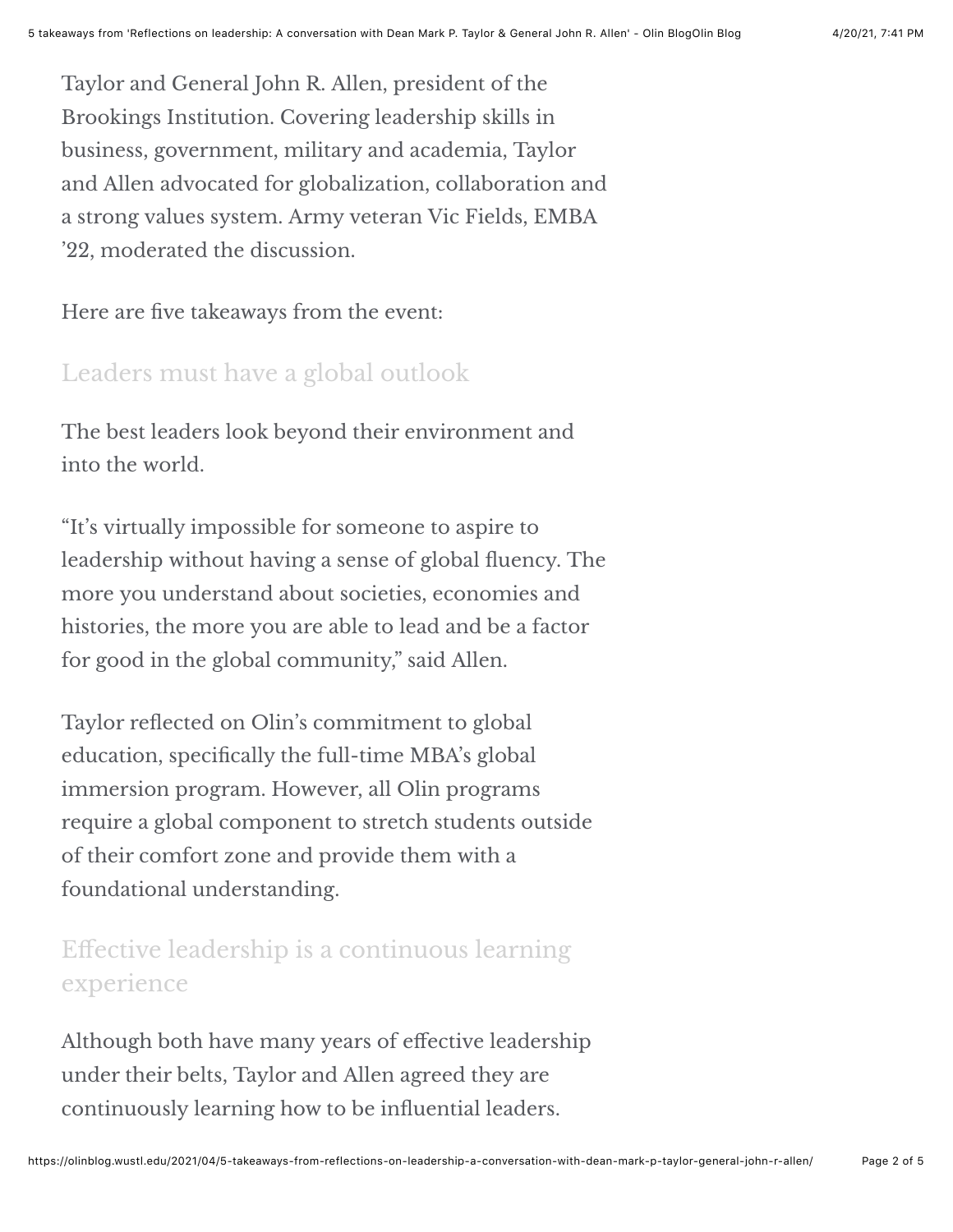Finding a personal leadership style is shaped by career and life experience, so it should change over time.

#### Strong leaders fall back on their values

At Olin, we pride ourselves on values-based, datadriven decision-making. Taylor and Allen echoed the same sentiment. While data can change, a values system should never waver.

"In a world where there are so many conflicting" messages and sources at work, we are desperately in need of young leaders who are willing to accept responsibility and willing to lead," says Allen. Being decisive and values-based is essential to succeed as a leader.

#### Good leaders face risks head on

As leaders of their respective communities, both Allen and Taylor are forced to make decisions that require risk. In decision-making, it is crucial to weigh the risk by analyzing the data.

"Good leaders aim to succeed. Bad leaders aim not to fail," says Taylor regarding risk-taking in his position.

### People first

Thinking about risks and COVID-19, Taylor emphasized how students were top of mind. Understanding the risk of the COVID-19 virus, Taylor asked himself a series of questions: "How do we make sure that our students get a